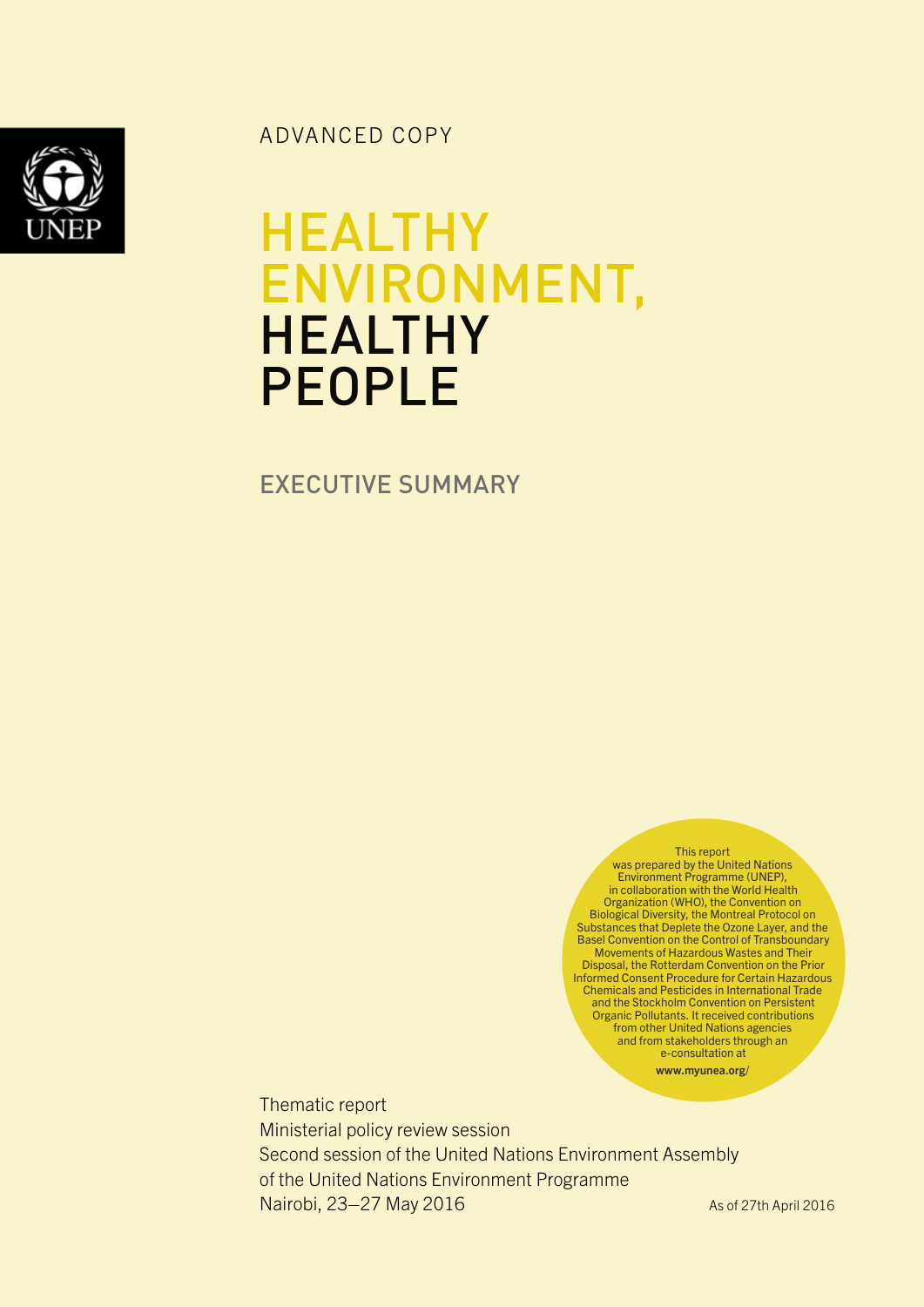#### © 2016 United Nations Environment Programme

#### This report has benefited from the oversight of:

for UNEP: Achim Steiner, UNEP Executive Director; Ibrahim Thiaw, Deputy Executive Director; Elliott Harris, Director, New York Office; Ligia Noronha, Director, DTIE; Jacqueline McGlade, Director, DEWA; Mette Wilkie, Director, DEPI; Elizabeth Mrema, Director, DELC; Munyaradzi Chenje, Director, Regional Support Office; Jorge Laguna-Celis, Secretary a.i. Secretariat of Governing Bodies and Stakeholders; Michele Candotti, Chef de Cabinet, Executive Office;

for WHO: Maria Neira, Director, Public Health and Environment;

for the Convention on Biological Diversity: Braulio Ferreira de Souza Dias, Executive Secretary;

for the Basel Convention, the Rotterdam Convention and the Stockholm Convention: Rolph Payet, Executive Secretary;

for the Montreal Protocol: Tina Birmpili, Executive Secretary.

#### **CONTRIBUTORS**

UNEP: Keith Alverson, Wondwosen Asnake, Sandra Averous, Abdourahman Bary, Sylvia Bankobeza, Butch Bacani, Patricia Beneke, Matthew Billot, Oli Brown, Tim Christophersen, Nicolas Cisneros, Ludgarde Coppens, Christopher Cox, Jan Dusik, Marisol Estrella, Fanny Demassieux, Jacob Duer, Ermira Fida, Hillary French, Valentin Foltescu, Tessa Goverse, Maaike Jansen, Abdulè-Majeid Haddad, Nickas Hagelberg, Achim Halpaap, Jiří Hlaváček, Shunichi Honda, Salman Hussein, Rob de Jong, Maarten Kapelle, Tim Kasten, Joy Kim, Brenda Koekkoek, Dianna Kopansky, Arnold Kreilhuber, Pushpam Kumar, Michael Logan, James Lomax, Kaj Madsen, Dustin Miller, Anja von Moltke, Mara Murillo, Kakuko Nagatani-Yoshida, Desiree Narvaez, Fatou Ndoye, David Ombisi, Martina Otto, Corli Pretorius, Pierre Quiblier, Fulai Sheng, Naysán Sahba, Marieta Sakalian, Kavita Sharma, Cyrille-Lazare Siewe, Surendra Shrestha, Stefan Smith, Steven Stone, Djaheezah Subratty, Michael Stanley-Jones, Vincent Sweeney, Eisaku Toda, Elisa Tonda, Dirk Wagener, Edoardo Zandri, Cristina Zucca; BRS: Kerstin Stendhal, Tatiana Terekhova; CBD: David Cooper, Cristian Romanelli; CCAC: Helena Molin-Valdes; Montreal Protocol: Jim Curlin, Sophia Mylona; OHCHR: Benjamin Schachter; UNEP-WCMC: Lera Miles, Shena Garcia Rangel; DESA: Friedrich Soltau; UNICEF: Cristina Colon, Alex Heikens; UNOCHA: Emilia Wahlström; UNDP: Natalia Linou, Tim Scott; UN Women: Christine Brautigam; WHO: Carolyn Vickers, Bruce Gordon, Annette Prüss-Ustun; WMO: Joy Shumake-Guillemot. And also Richard Füller, Andy Haines, Christian Nellemann, and Montira Pongsiri.

#### DISCLAIMER

The designations employed and the presentation of the material in this publication do not imply the expression of any opinion whatsoever on the part of the United Nations Environment Programme concerning the legal status of any country, territory, city or area or of its authorities, or concerning delimitation of its frontiers or boundaries. Moreover, the views expressed do not necessarily represent the decision or the stated policy of the United Nations Environment Programme, nor does citing of trade names or commercial processes constitute endorsement.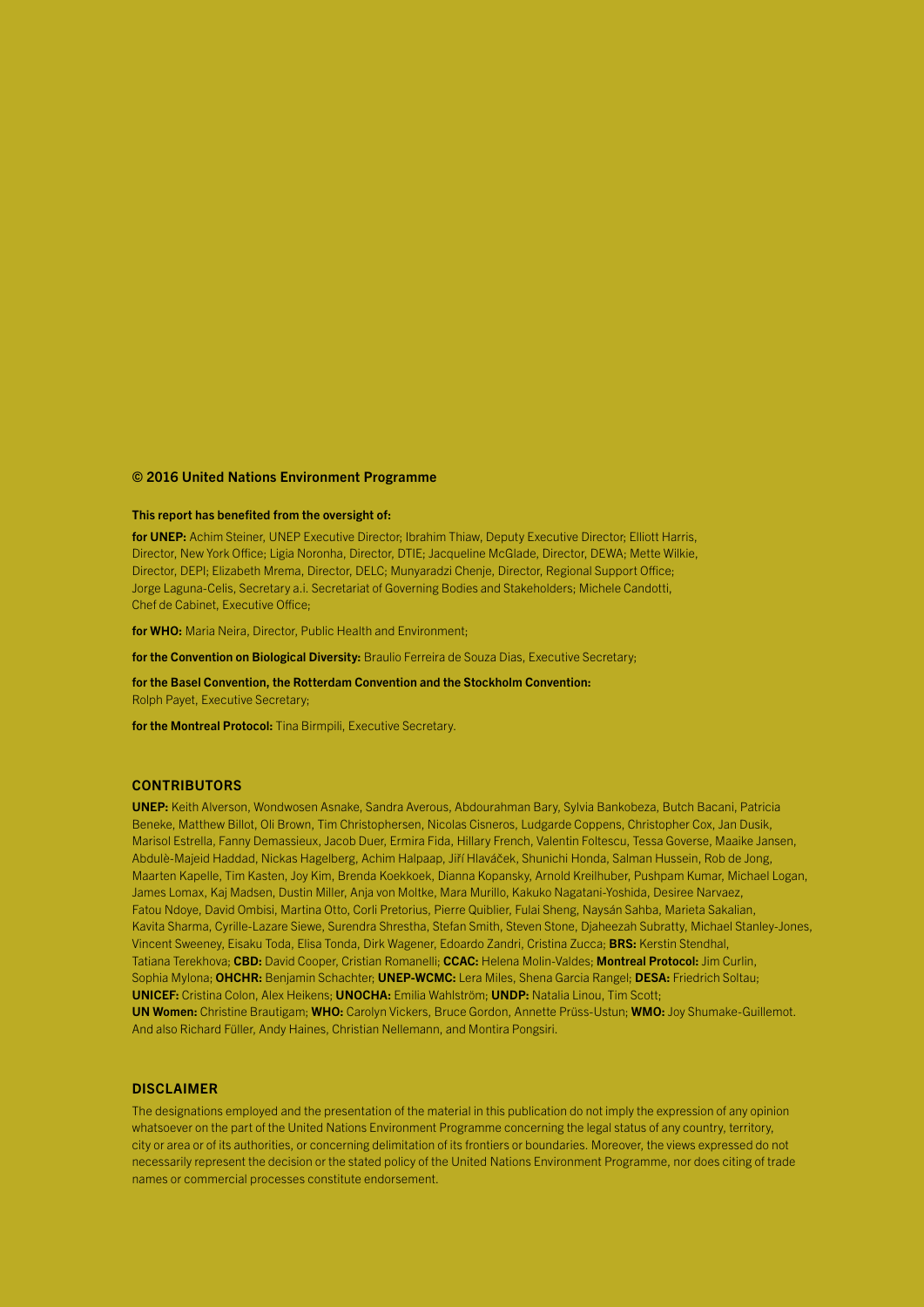# **Executive Summary**

The 2030 Agenda for Sustainable Development highlights critical links between development, the environment, human well-being and the full enjoyment of a wide range of human rights, including the rights to life, health, food, water and sanitation. This report summarizes for governments, policy makers and stakeholders the evidence of the linkages between environmental quality and human health and wellbeing,<sup>a</sup> but also points to the broader drivers of these linkages, including inequality, unplanned urbanization, migration, unhealthy and wasteful lifestyles, and unsustainable consumption and production patterns.

Progress in a range of environmental sectors has yielded improvements in health outcomes with substantial economic, financial and social gains in the last decades. The world has met the Millennium Development Goal target of halving the proportion of people without access to improved sources of water, five years ahead of schedule. The successful phase-out of nearly 100 ozonedepleting substances means that up to 2 million cases of skin cancer and many millions of eye cataracts may be prevented each year by 2030 thanks to the healing ozone layer.

But challenges remain. In 2012, an estimated 12.6 million deaths globally were attributable to the environment. The air we breathe, the food we eat, the water we drink, and the ecosystems which sustain us are estimated to be responsible for 23 per cent of all deaths worldwide. A shift away from infectious, parasitic and nutritional diseases, owing to a higher share of people having access to safe water and sanitation, to non-communicable diseases is evident (figure ES1). The higher prevalence of non-communicable diseases is attributable to exposure to chemicals, poor air quality and unhealthy lifestyles. While the environmental effects on health represent 23 per cent of deaths globally, the figure increases to 26 per cent for children under 5 years and to 25 per cent for adults between the ages of 50 and 75. The difference in total impacts is 2 percentage points higher for men (22.8 per cent) than women (20.6 per cent), mostly as a result of occupational injuries, the employed percentage of men being globally about 50 per cent higher than that of women.

From a geographical perspective (figure ES2), the highest proportion of deaths attributable to the environment compared to total number of deaths occurs in South-East Asia and in the Western Pacific (respectively 28 per cent and 27 per cent of the total burden). Sub-Saharan Africa (23 per cent of deaths attributable to the environment) is the only region where the burden of infectious, parasitic and nutritional diseases is higher than this of non-communicable diseases, but noncommunicable diseases are on the rise, exposing this region to both burdens.

a This report uses the broader WHO definition of "health as the state of complete physical, mental and social well-being and not merely the absence of disease".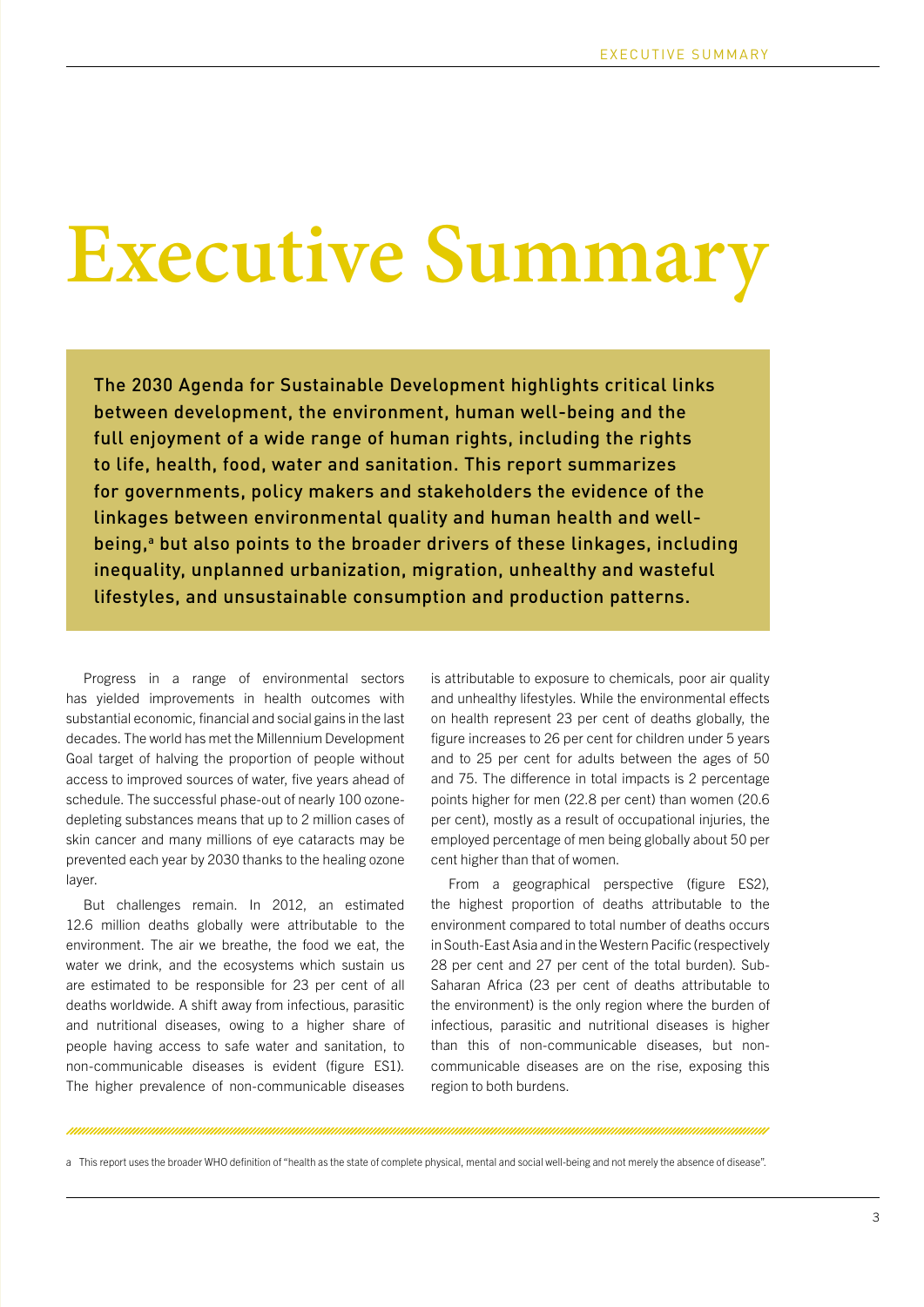

**Figure ES1** Trend in the proportion of deaths attributable to the environment by disease group, 2002 – 2012

Source: WHO (2016) Preventing disease through healthy environments. A global assessment of the burden of disease from environmental risks





4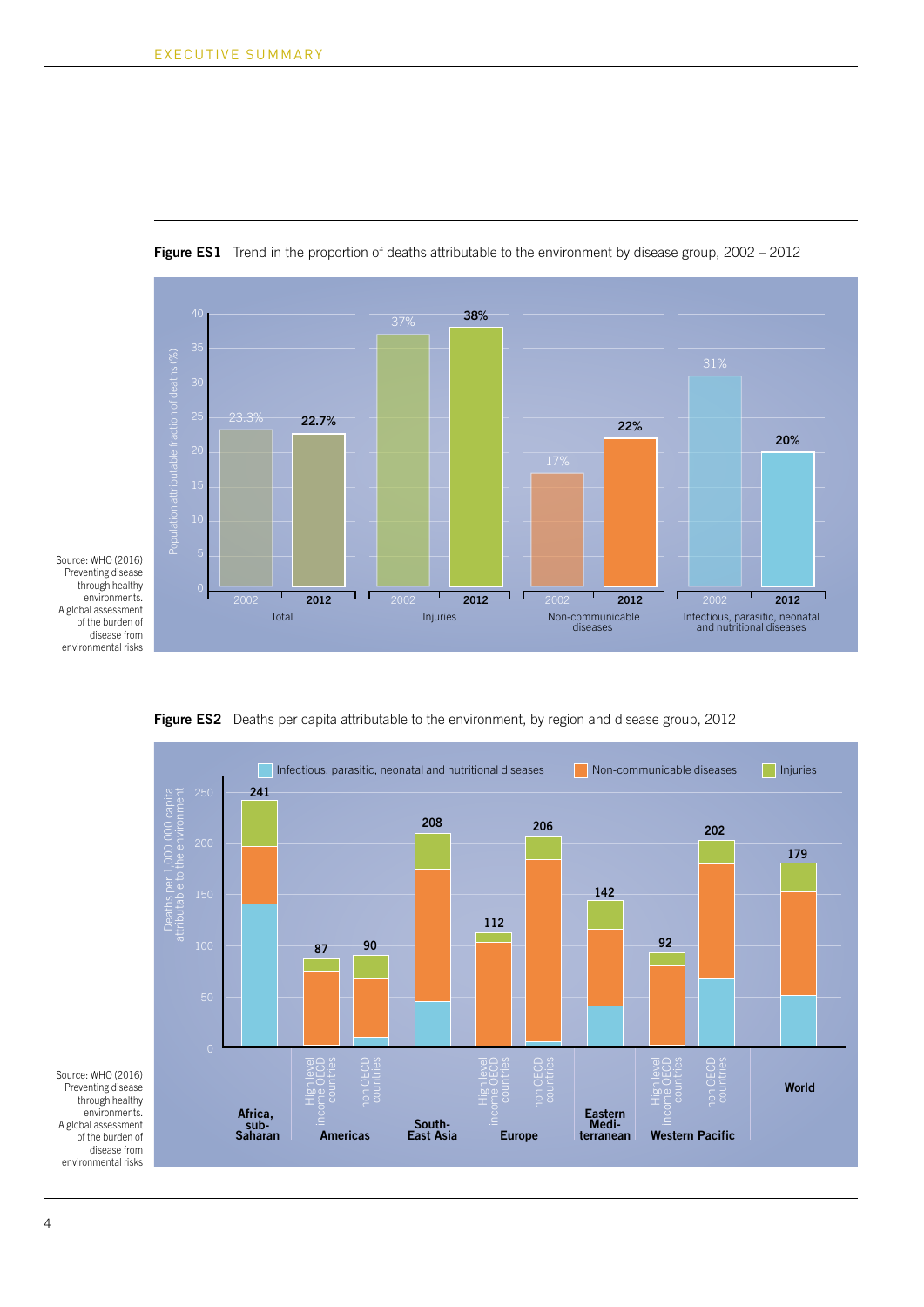The number of deaths attributable to the environment represents 22 per cent of the total number of deaths in the Eastern Mediterranean region, respectively 11 per cent and 15 per cent in the Organization for Economic Cooperation and Development (OECD) and non-OECD member countries of the Americas region, and 15 per cent in Europe.

These estimates, however, do not take into account the effects of emerging global environmental changes, which risk reversing decades of progress in health and development through the combined effects of climate change, biodiversity loss and the degradation of the natural systems that support all life.

**Box ES1** The diseases with the highest preventable disease burden from environmental risks, in disability adjusted life-years:

DIARRHOEAL DISEASES: 57 per cent be-**DIARRHOEAL DISEASES:** 57 per cent be-<br>
cause of environmental risks, 57 million years life lost or lived with disability due to poor water, sanitation, hygiene.

UNINTENTIONAL INJURIES (other than road **2** UNINTENTIONAL INJURIES (other than road<br>
1 traffic): 50 per cent because of environmental risks, 74 million years life lost or lived with disability because of occupational risks and poor home and community safety.

ASTHMA: 44 per cent due to environmental **3.** ASTHMA: 44 per cent due to environmental<br> **3.** risks, 11 million years life lost or lived with disability because of air pollution, second-hand tobacco smoke, indoor mould and dampness, and occupational asthmagens.

MALARIA: 42 per cent due to environmen-**MALARIA:** 42 per cent due to environmen-<br> **4.** tal risks, 23 million years life lost or lived with disability because of poor waste, water and environmental management.

ROAD TRAFFIC INJURIES: 39 per cent due ROAD TRAFFIC INJURIES: 39 per cent due<br> **5.** to environmental risks, 31 million years life lost or lived with disability because of poor road design, traffic system environments, poor land-use planning.

LOWER RESPIRATORY INFECTIONS: 35 per **O**. cent due to environmental risks, 51 million years life lost or lived with disability as a result of household and ambient air pollution, second-hand tobacco smoke.

CHRONIC OBSTRUCTIVE PULMONARY DIS-**CHRONIC OBSTRUCTIVE PULMONARY DIS-**<br>**EASE:** 35 per cent due to environmental risks – 32 million years life lost or lived with disability because of household air pollution, and workers' exposure.

CARDIOVASCULAR DISEASES: 30 per cent **8. CARDIOVASCULAR DISEASES:** 30 per cent<br>
8. due to environmental risks, 119 million years life lost or lived with disability because of household and ambient air pollution, second hand tobacco-smoke, exposure to chemicals.

CANCERS: 20 per cent due to environmen-**CANCERS:** 20 per cent due to environmental risks, 49 million years life lost or lived with disability because of air pollution, management of chemicals, radiation and poor workers' protection.

MUSCULOSKELETAL DISEASES: 20 per cent due to environmental risks, 23 million years life lost or lived with disability because of occupational stressors, poor work postures, prolonged sitting, carrying water and solid fuels for household needs. 10.

Source: WHO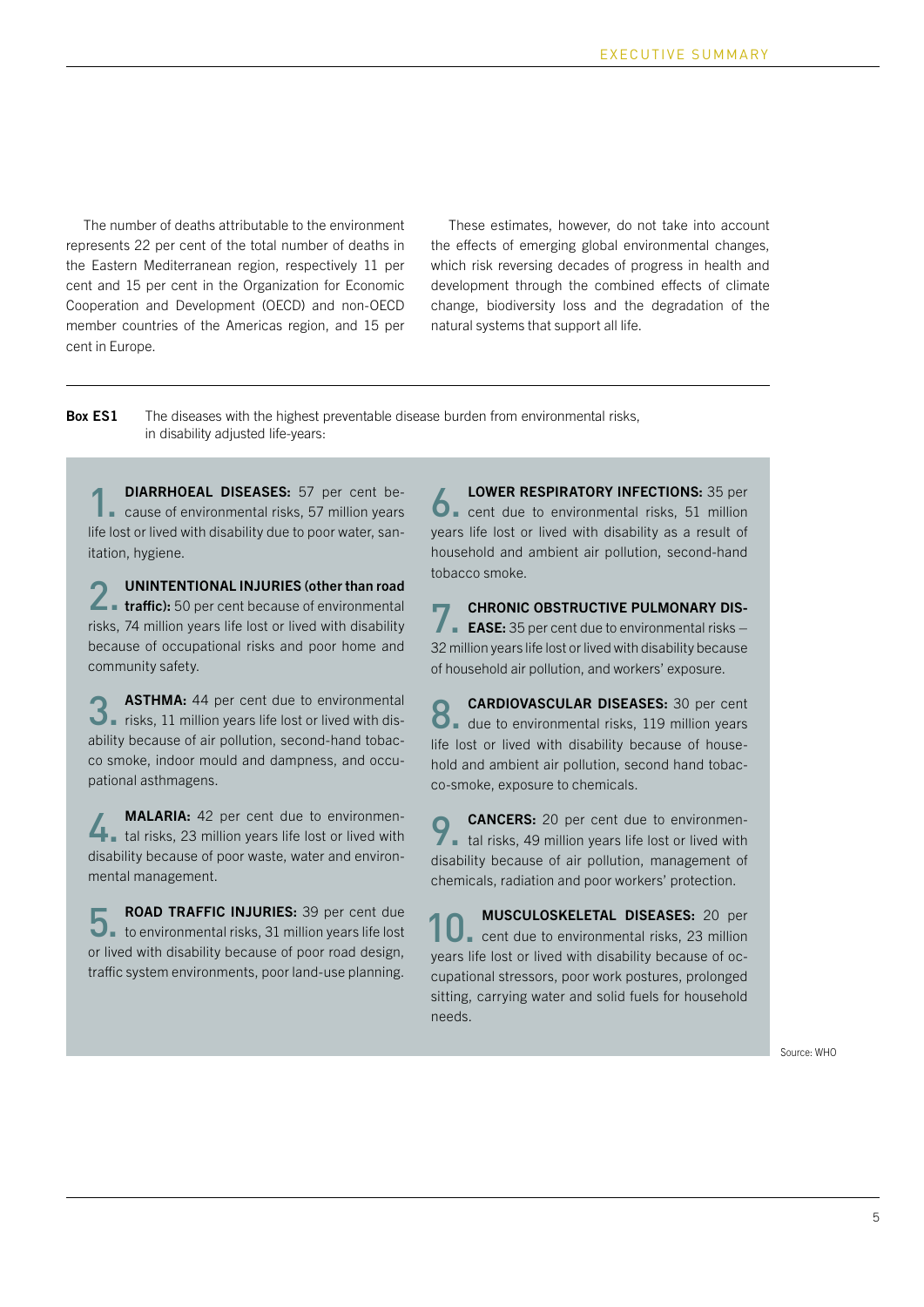



#### A CLEAR NEXUS EXISTS BETWEEN ENVIRONMENTAL QUALITY AND HEALTH

Air pollution is the world's largest single environmental risk to health: some 7 million people across the world die each year as a result of everyday exposure to poor air quality. Who is affected depends on exposure and occupation. In some countries, simply preparing a meal is a major risk to health because of indoor air pollution with 4.3 million deaths attributed to household air pollution arising from cooking with solid fuels. Exposure is particularly high among women and young children, who spend the most time near the domestic hearth. Children, the old and those with low immunity are especially vulnerable. Lack of access to clean water and sanitation causes 58 per cent of cases of diarrhoeal diseases in low and middle-income countries. Unsafe water, inadequate sanitation or insufficient hygiene result in 3.5 million deaths worldwide, representing 25 per cent of the premature deaths of children younger than 14. The 50 biggest active dumpsites affect the daily lives of 64 million people. Some 107,000 people die annually from exposure to asbestos and 654,000 died from exposure to lead in 2010. Since the first session of the Conference of the Parties to the United Nations Framework Convention on Climate Change in 1995, 606,000 lives have been lost and 4.1 billion people have been injured, left homeless or in need of emergency assistance as a result of weatherrelated disasters.

High-risk occupations include agriculture, mining and construction – often with a relatively high proportion of children, youth or migrant workers who have substantially higher rates of fatalities and exposure to chemicals and injuries. Vulnerable groups also include those living in poverty and those at greater risk owing to certain occupations, livelihoods and locations. Widespread land and coastal degradation greatly exacerbates the effects of extreme weather, destroys livelihoods and food security, threatens health and well-being, and subsequently even forces people into migration. The social and economic groups that are vulnerable to these environmental impacts often also suggest an environmental injustice at play, as the rich reap benefits from the activities that create the degradation and it is the poor and vulnerable groups who are most affected.

Climate change is acknowledged as a major health risk multiplier, with existing effects that are expected to increasingly affect human health, including through negative changes to land, oceans, biodiversity and access to freshwater, and the increasing frequency and higher impact of natural disasters. Cautious estimates from the World Health Organization (WHO) under a mediumhigh emissions scenario indicate that 250,000 additional deaths could potentially occur each year between 2030 and 2050 as a result of climate change. It may also lower the national quality of dietary intakes and worsen obesity. Environmental degradation is estimated to cause 174–234 times as many premature deaths as occur in conflicts annually. Mental health issues also rank amongst the ten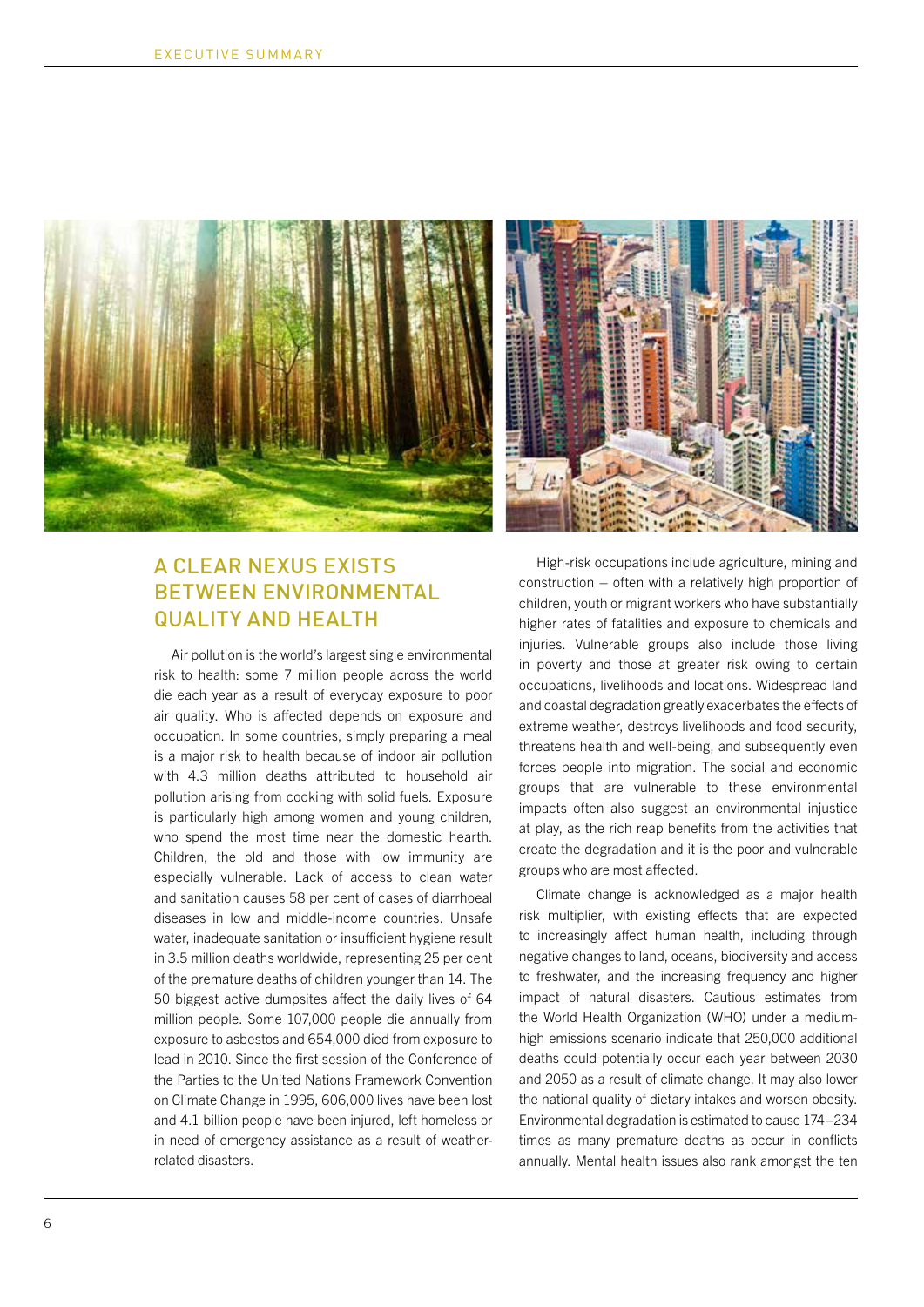#### largest non-fatal threats in most countries.

The degradation of ecosystems also entails major health-related consequences. Microplastics and nanoplastics in marine ecosystems may not be biodegradable, as they can sink to the ocean floor where they are not exposed to the sunshine required for biodegradation. Excessive nutrients in fresh and coastal receiving waters from land-based activity leads to eutrophication, negatively affecting ecosystems, and freshwater and marine resource productivity, thereby impacting food security, livelihoods and health negatively. Zoonotic diseases, linked to ecosystem disruption, such as avian influenza, Rift Valley fever and Ebola, have also become the source of major pandemics. The outbreak of Zika, for example, is potentially exacerbated as a result of inadequate waste collection and management  $-$  the proliferation of tyres, plastics, cans, etc., in which water collects and which serve as breeding sites for the Aedes aegypti mosquito. Important ecosystem services are lost such as pollination, natural pest control and access to herbal and traditional medicines important for large shares of the world's population. Furthermore, many of these ecosystems are also carbon sinks.

#### **Figure ES3** Examples of multiple benefits of inclusive green policies

|                                                                      | <b>Environment Benefits</b>                                                                                                          | <b>Health Benefits</b>                                                                                                                                                                                      | <b>Economic Benefits</b>                                                                                                                        |   |
|----------------------------------------------------------------------|--------------------------------------------------------------------------------------------------------------------------------------|-------------------------------------------------------------------------------------------------------------------------------------------------------------------------------------------------------------|-------------------------------------------------------------------------------------------------------------------------------------------------|---|
| <b>Transport</b><br>Tight standards to<br>reduce sulphur in<br>fuels | Reduction in acid rain<br>phenomena, thus lesser<br>forest and crop damages.<br>and lesser acidification<br>of soils                 | Reduced incidence of diseases such as<br>cardiovascular and respiratory, cancer<br>and adverse reproductive outcomes                                                                                        | As a comparison, eliminating<br>lead in gasoline on a global<br>scale have been estimated<br>at approximately 4% of global<br>GDP.              |   |
| <b>Agriculture</b><br>Integrated<br>landscape<br>management          | Conservation of biodiversity<br>and critical ecosystem<br>services, hydropower<br>generation, improved<br>water quality and quantity | Reduced incidence of diseases<br>associated with poor water quality<br>(e.g. diarrhoeal, etc.) and/or with poor<br>personal hygiene                                                                         | Reduced health costs from<br>water related diseases.<br>Reduced water and sanita-<br>tion costs due to improved<br>water shed management.       |   |
| <b>Cities</b><br>Increase vegetation<br>and green spaces             | Improved air quality,<br>reduced heat island<br>impacts, lessened<br>storm-water flooding,<br>intercepted pollutants                 | Improved human resilience to extreme<br>weather conditions: reduced levels<br>of stress and mental health benefits;<br>increased outdoor physical and recreatio-<br>nal activities and thus reduced obesity | Increased property value,<br>reduced air conditioning<br>costs.                                                                                 | 輔 |
| <b>Energy</b><br>Clean energy<br>supply and energy<br>efficiency     | Improved air quality                                                                                                                 | Reduced air pollution related diseases<br>(e.g. respiratory ones)                                                                                                                                           | Doubling of the share of<br>renewable energy by 2030<br>would bring a global 1.1%<br>GDP increase and 24 million<br>jobs.                       |   |
| <b>Sanitation</b><br>Provision of<br>infrastructure                  | Improved water quality                                                                                                               | Reduced morbidity and mortality from<br>various diseases, in particular diarrhoeal<br>diseases                                                                                                              | US\$ 1 invested in clean water<br>and sanitation provides an<br>economic return of between<br>US\$ 3 and US\$ 34, depen-<br>ding on the region. |   |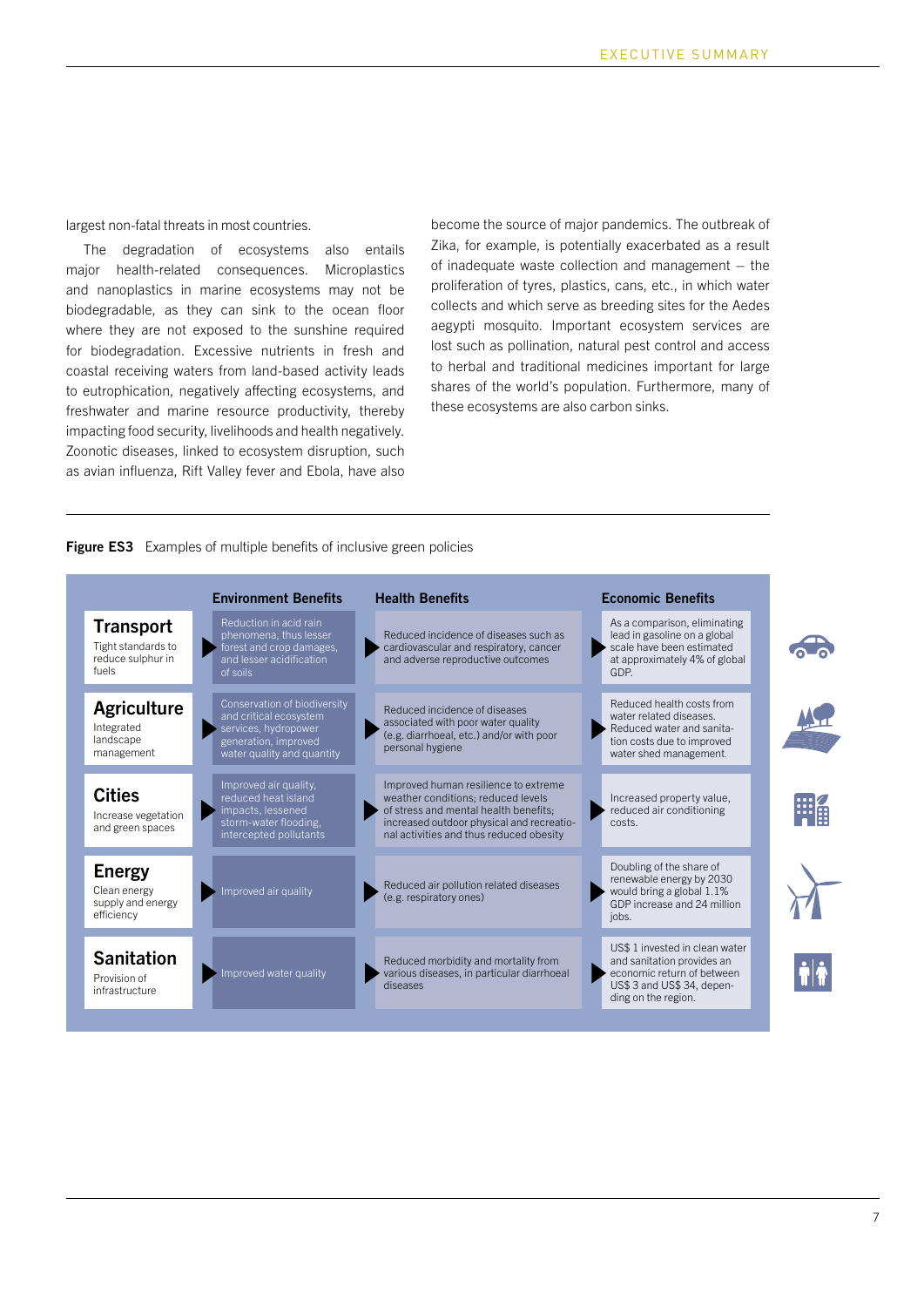#### INVESTMENTS IN A HEALTHY ENVIRONMENT HAVE MULTIPLE **BENEFITS**

The economic costs of premature deaths from ambient particulate matter and household air pollution in the European Union in 2010 was estimated at \$1.5 trillion. For the insurance industry, the estimated cumulative cost of asbestos-related claims over decades in the United States of America alone had reached \$117 billion by 2010. Evidence exists, however, of the catalytic and multiple benefits of investing in environmental quality in terms of development, poverty reduction, resource security, reduced inequities and reduced risks to human health and well-being. Benefits from eliminating lead in gasoline on a global scale have been estimated at \$2.45 trillion per year, or 4 per cent of the global gross domestic product (GDP), saving an estimated 1 million premature deaths per year. Implementing proven, cost-effective measures to reduce emissions of short-lived climate pollutants such as black carbon and methane are expected not only to reduce global warming by 0.5°C by the middle of the century, but also to save 2.4 million lives a year from reduced air pollution by 2030.

Clean air and water, sanitation and green spaces, and safe workplaces can enhance the quality of life of people: reduced mortality and morbidity, healthier lifestyles, improved productivity of workers and their families, improved lives of women, children and elderly, as well as other vulnerable populations, such as indigenous communities, and are crucial to mental health. WHO estimates that investments in preventative workplace health programmes of around \$18–\$60/worker can reduce sick leave absences by 27 per cent and that the return on investment in water and sanitation services is between \$5 and \$28 per dollar. Inclusive green policies are known to have benefits across the spectrum – environmental, economic and social (figure ES3).

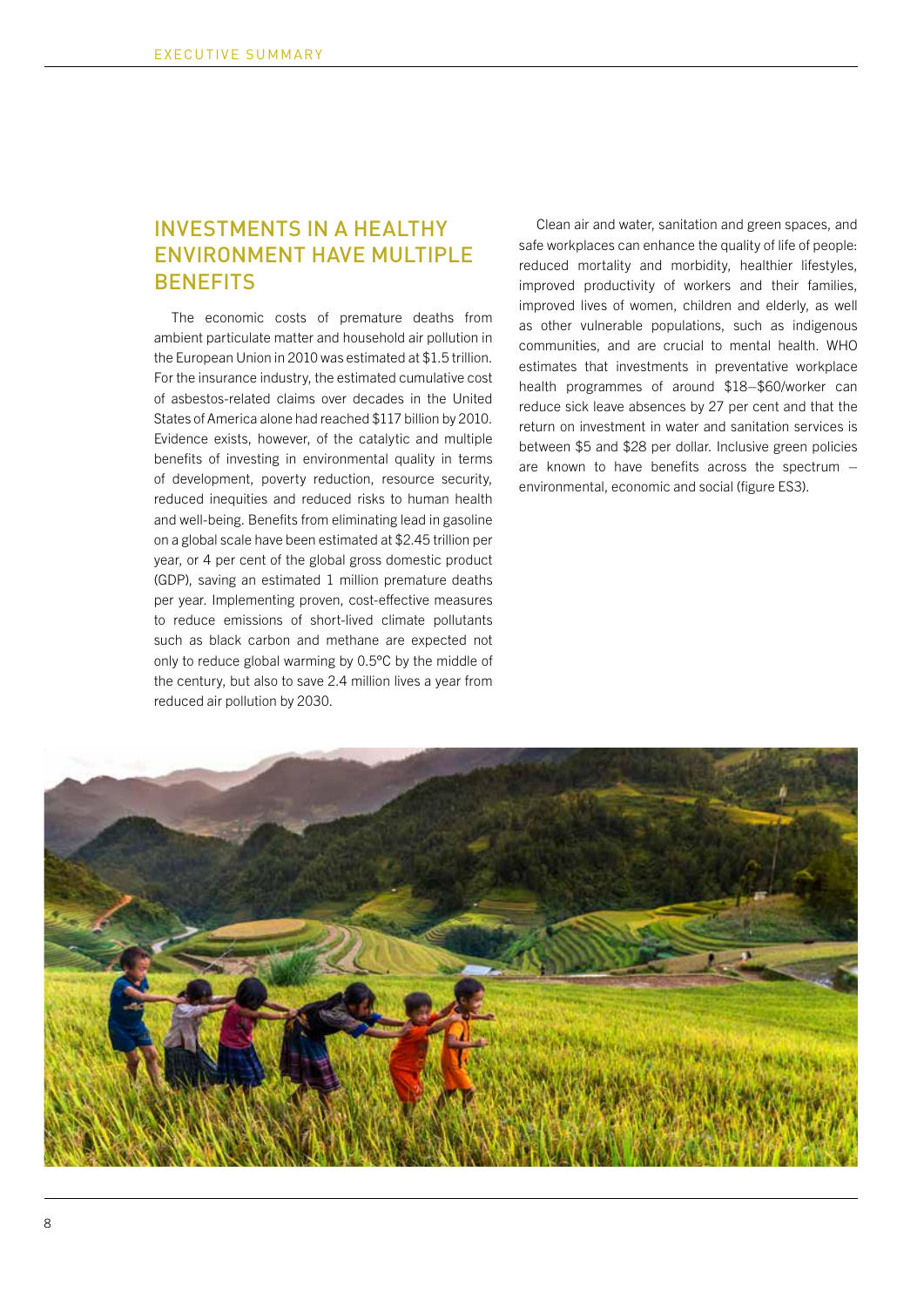#### A FRAMEWORK OF FOUR INTEGRATED LINES OF ACTIONS IS RECOMMENDED TO ADDRESS THE NEXUS OF ENVIRONMENT AND HEALTH:

→ DETOXIFY: Remove harmful substances from and/or mitigate their impact on the environment in which people live and work. This will, for example, address air pollution, through reducing black carbon emitted by household and non-household sources and other pollutants, ensure that emission concentrations do not exceed WHO recommended targets for particulate matter 2.5 and carbon monoxide and the reduction of use of pesticides, through the promotion of integrated pest management and organic and sustainable farming systems. It will require stronger focus on the sound management of chemicals through life-cycle approaches and improved management and reduction of waste.

 $\rightarrow$  DECARBONIZE: Reduce the use of carbon fuels and thereby emissions of carbon dioxide (CO2) through substitution of non-carbon energy. Over their life cycle, the pollution-related human health and environmental impacts of solar, wind and hydropower are a factor of 3 to 10 times lower than fossil-fuel power plants. Investing in green energy at household level will accrue other benefits, including more time for income-generating activities, reduced health risks from carrying heavy loads of firewood over long distances, and more leisure time available for women, among others. The nationally determined contributions (NDCs) committed under the Paris Agreement on climate change can be important vehicles for decarbonization, and consequent health and well-being improvements.

DECOUPLE RESOURCE USE AND CHANGE **LIFESTYLES:** Generate the needed economic activity and value to sustain the world's population with less resource use, less waste, less pollution, and less environmental destruction. Important health benefits can be gained from decoupling opportunities in the food sector, in water use, in energy consumption and through recycling and more sustainable household consumption. For example, shifts in consumption from animal to plantbased products, and improved diet composition and quality as well as increased access to urban green areas have positive implications for health and addressing non-communicable diseases and mental health. Youth engagement, awareness-raising and education in particular need to be prioritized to achieve this.

ENHANCE ECOSYSTEM RESILIENCE AND PROTECTION OF THE PLANET'S NATURAL SYSTEMS: Build capacity of the environment, economies and societies to anticipate, respond to and recover from disturbances and shocks through: protection and conservation of genetic diversity, terrestrial, coastal and marine biodiversity; strengthening ecosystem restoration, in particular of wetlands, dryland vegetation, coastal zones and water sheds including through reforestation as well as agro-ecosystem restoration and sustainable farming systems; reducing pressures from livestock production and logging on natural ecosystems to increase resilience and mitigate extreme weather conditions of storms, drought and floods. Sustainable land and forest management, along with conservation and restoration, will protect and enhance biodiversity and ecosystem services. These restorative activities will not only ensure food security, but also nurture cultural, social and recreational activities, and bring economic growth for local populations and businesses.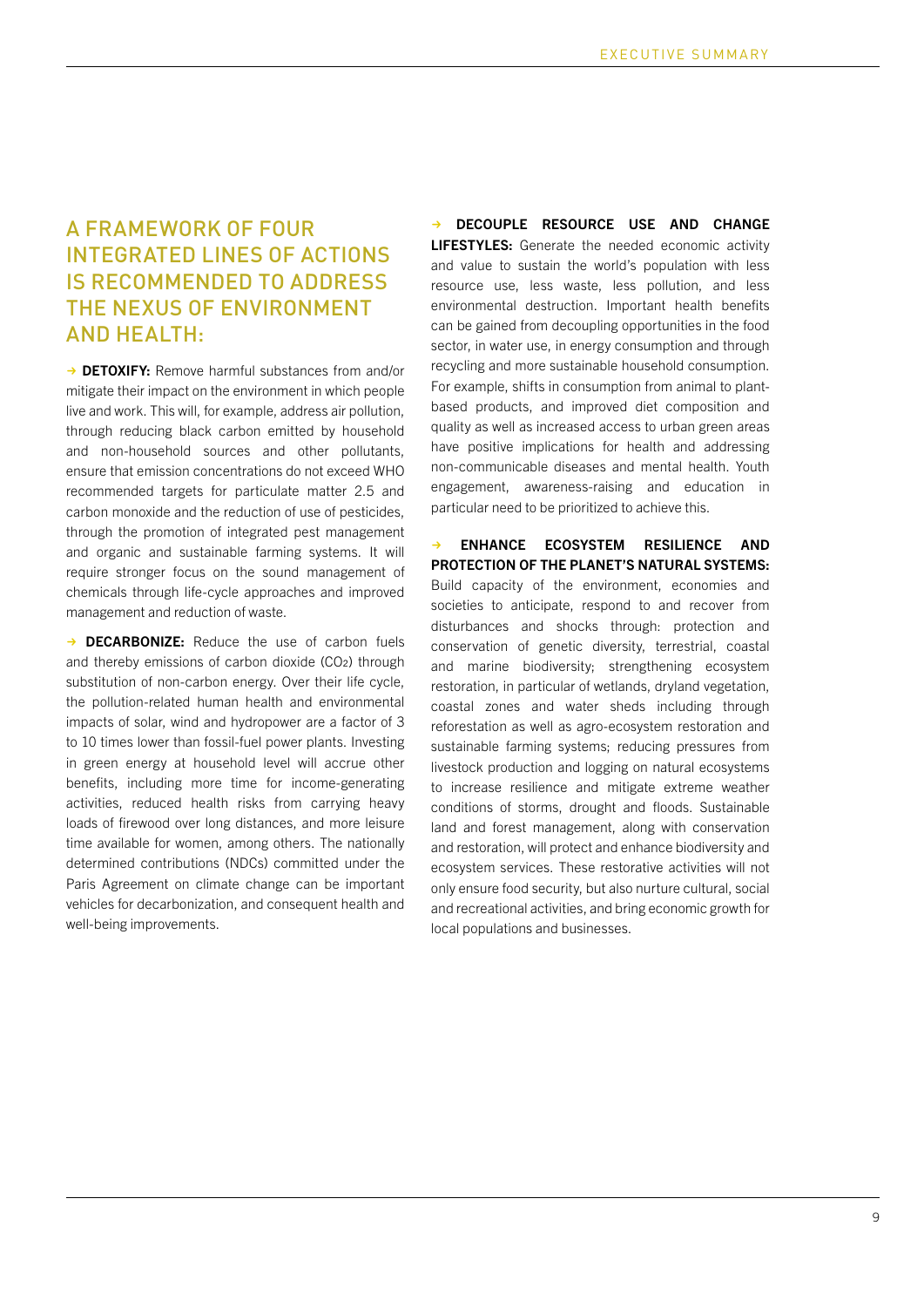Analyses of past successes reveal that these endeavours are far from trivial. They can, however, be achieved when supported by a context-appropriate mix of targeted, integrated strategies, such as:

- Strengthened multi-level governance at the nexus of environment and health;
- $\blacksquare$  Integrated evidence-based policies and instruments, including legal and fiscal, that translate policy to action across sectors and industries;
- $\blacksquare$  Cross-sectoral partnerships and platforms to incubate, catalyse, accelerate, and scale health-environment research, innovation, technologies, innovative financing, and practices;
- $\blacksquare$  Improved individual, household, and societal knowledge, attitudes, behaviours and practices through systematic communication, awarenessraising and education interventions;
- $\blacksquare$  Assessment, measurement, research and monitoring to ensure an adequate formative process, and a research framework that engenders the evidence base that all investment and action demand.



While the above framework seeks to address the nexus at a broad macro, intersectoral level, the following are leverage points requiring urgent policy attention and action based on the evidence:

- $\blacksquare$  Improve indoor household and ambient air quality to enable reductions in morbidity and enhance the quality of life of local populations and across borders, including through sustainable urban design which can also contribute to increased physical activity through the provision of green spaces, to prevent and reduce non-communicable diseases and poor health;
- $\blacksquare$  Replace and reduce the utilization of hazardous chemicals and generation of toxic waste, and ensure sound management of chemicals and wastes;
- $\blacksquare$  Intensify progress in providing safe water, improved sanitation and hygiene services to reduce mortality, morbidity, and losses in economic productivity;
- $\blacksquare$  Restore and protect degraded ecosystems and mitigate stresses to the Earth's natural systems in order to enhance ecosystem services that support human health, reduce exposure to natural disasters, enhance food security, and prevent emergence of novel pathogens and disease outbreaks and contribute to the improvement of nutritional diet quality.

Figure ES4 summarizes examples of interventions to achieve the above objectives within the broad framework of actions and strategies.

In conclusion, directly tackling the interlinkages between environment and human can provide a common platform and multiplier effect to sustain progress across many of the Sustainable Development Goals and deliver on the Agenda 2030 for Sustainable Development in a more cost-effective and beneficial manner. Investments in preserving, improving or restoring environmental quality can bring out positive interactions and be catalytic, avoiding contradictions among sector strategies and delivering multiple benefits across all goals for an enhanced well-being and quality of life.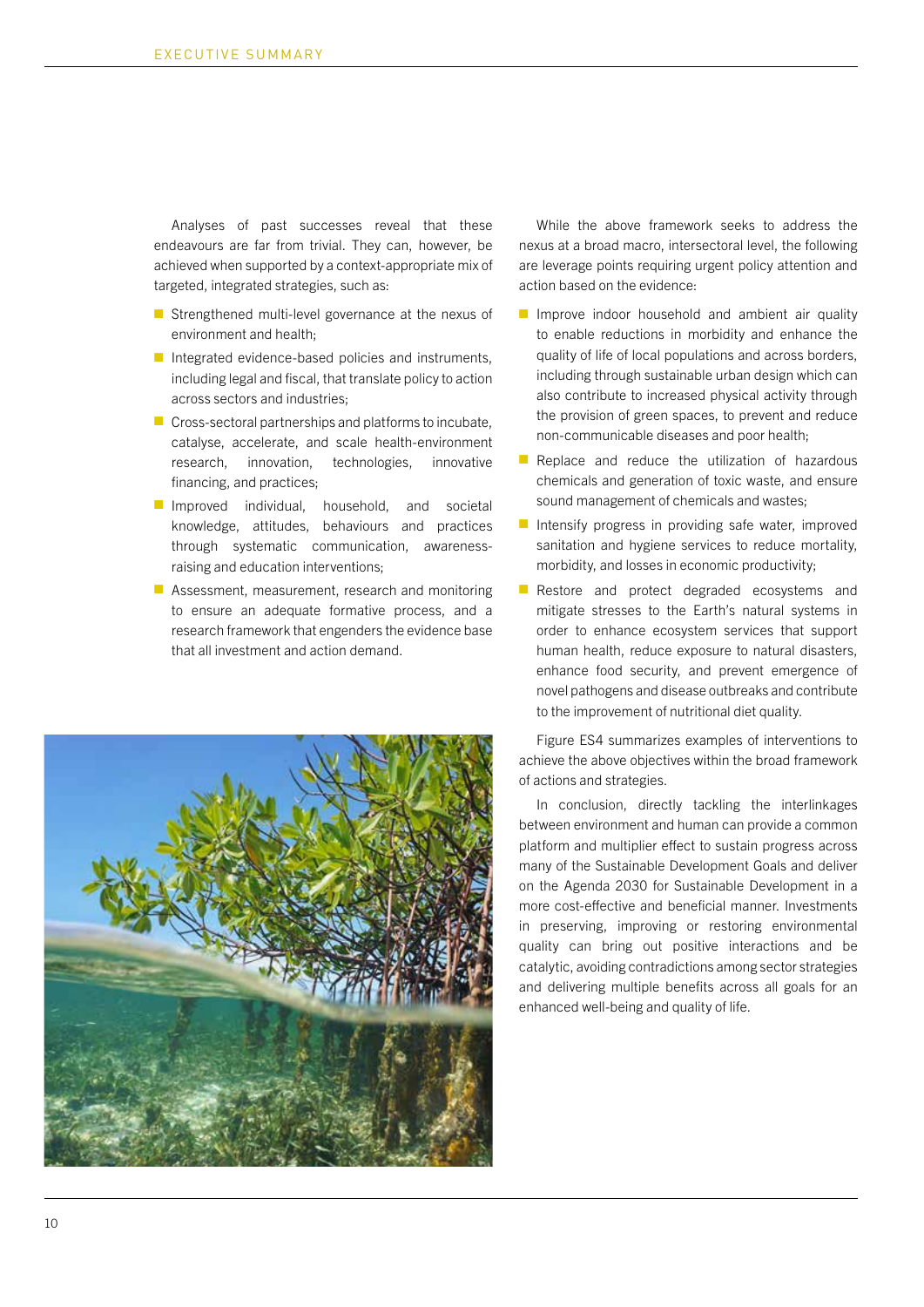#### **RECOMMENDATIONS**

The report's findings provide a strong basis for an inclusive economy for the future that is linked to ecosystem resilience, a healthy environment, and people's good health and well-being. Its main recommendations are:

Deliver more effectively and equitably on the 2030 Agenda for Sustainable Development by<br>
1. 2030 Agenda for Sustainable Development by using the environment-health nexus as a cross-cutting solution through international, regional, national and local cooperation.

Invest in environmental sustainability and ge-**2** Invest in environmental sustainability and general netic diversity which can serve as an insurance policy for current and future health and human well-being.

Address the environment health nexus on efficiency grounds, but also for distributive justice and to address the ethical and legal obligations of States. 3.

Move from a reactive to a proactive policy Move from a reactive to a proactive policy<br> **4.** approach, as many environment and health emergencies can be avoided or mitigated, pre-empting crises that otherwise might cripple a country's economic, political and physical infrastructure.

Involve the public and private sector, re-Involve the public and private sector, researchers, relevant stakeholders and citizens to participate in partnerships which can foster innovation, clean technologies, innovative financing and disseminate good practices.



Take action at all levels of governance to: de-Take action at all levels of governance to: de-<br>  $\bullet$  toxify the environment; decarbonize the economy; decouple economic activity from current levels of resource use and ecosystem degradation and change unhealthy lifestyles; and enhance ecosystem resilience.

Strengthen the evidence base through better The Strengthen the evidence base through better<br>measurement and monitoring frameworks, supporting platforms on environment-health research, systematically collecting, analysing and using data disaggregated by sex, age and other relevant variables.

Raise awareness on major environment and Raise awareness on major environment and<br> **8.** health risks and exposure, putting into place adequate communication and education strategies and policies.

Strengthen multilevel environmental governance, develop and implement integrated policies, international and national legislation and actions with an emphasis on city-level interventions incorporating specific measures targeting the most vulnerable, including women and children, and through them future generations. 9.

Finally, call upon governments at all levels and development and financial partners to scale up investments in platforms, initiatives and programmes that address the environment and health nexus to spearhead the achievement of the Sustainable Development Goals. 10.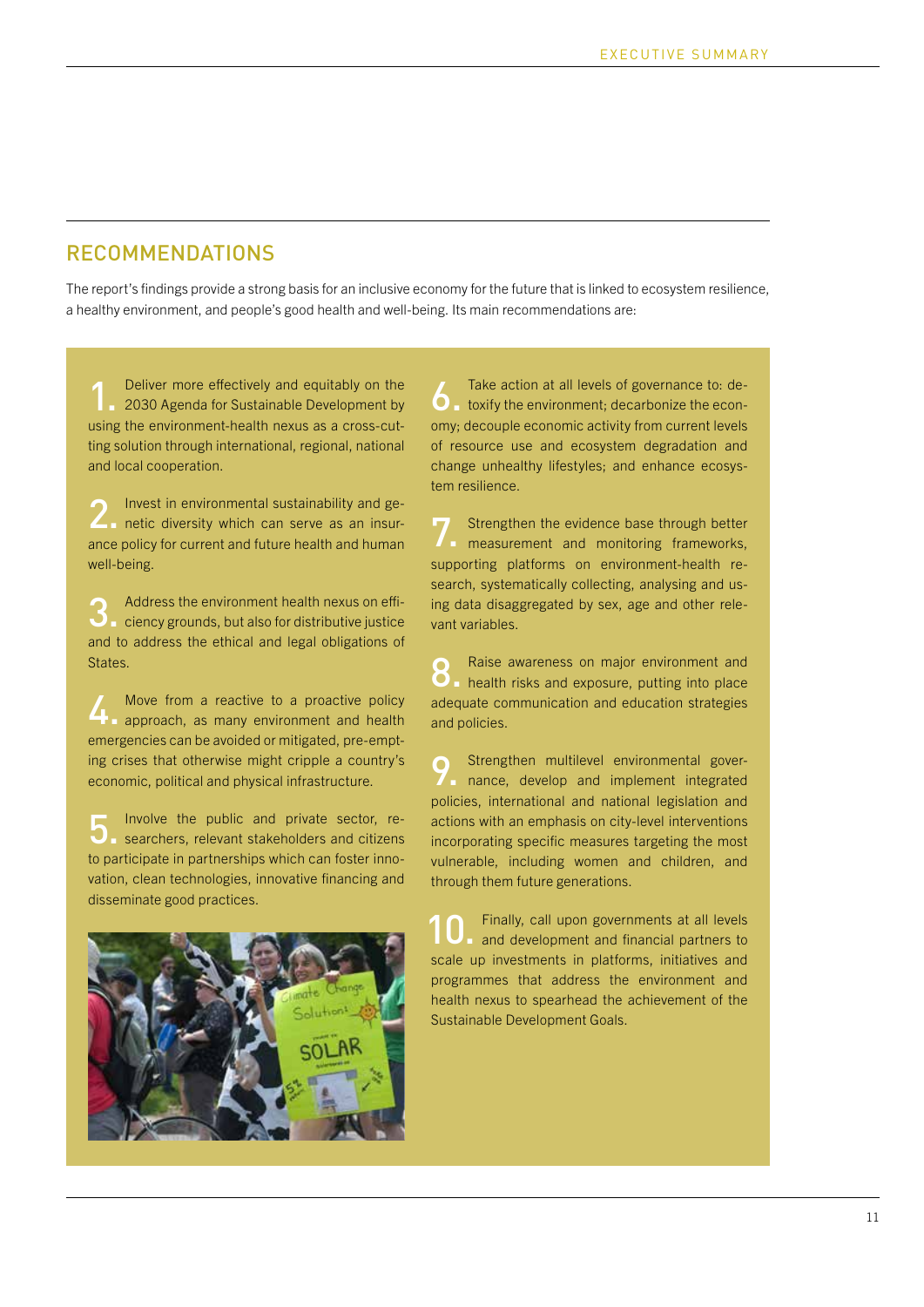| <b>PRIORITY</b><br><b>ENVIRONMENT</b><br><b>AND HEALTH RISKS /</b><br><b>STRATEGIES</b>                                                          | <b>STRENGTHENED</b><br><b>GOVERNANCE</b>                                                                                                                                                                                                                                                                                                                                                                                                       | <b>INTEGRATED</b><br><b>POLICIES</b>                                                                                                                                                                                                                                                  |
|--------------------------------------------------------------------------------------------------------------------------------------------------|------------------------------------------------------------------------------------------------------------------------------------------------------------------------------------------------------------------------------------------------------------------------------------------------------------------------------------------------------------------------------------------------------------------------------------------------|---------------------------------------------------------------------------------------------------------------------------------------------------------------------------------------------------------------------------------------------------------------------------------------|
| <b>AIR QUALITY</b><br>$\rightarrow$ DETOXIFY<br>$\rightarrow$ DECARBONIZE<br>→ DECOUPLE and<br><b>ENHANCE HEALTHY</b><br><b>LIFESTYLES</b>       |                                                                                                                                                                                                                                                                                                                                                                                                                                                | 1. Develop and implement national<br>integrated low-carbon and low<br>emission development strategies<br>based on the consensus around<br>the Sustainable Development Goals<br>and outcomes of the Paris Climate<br>Agreement<br>2. Reduce the use of fossil fuels in<br>power plants |
| <b>SOUND</b><br><b>MANAGEMENT</b><br><b>OF CHEMICALS</b><br>→ DETOXIFY<br>→ DECOUPLE and<br><b>ENHANCE HEALTHY</b><br><b>LIFESTYLES</b>          | 7. Accelerate the ratification process of the<br>Minamata Convention on Mercury and<br>develop and enhance comprehensive<br>chemicals management legislations,<br>policies and strategies on reducing or<br>eliminating the use and production of<br>persistent organic pollutants (POPs),<br>regulating the use of chemicals of highest<br>concern and controlling, when relevant,<br>their international trade<br>8. Eliminate lead in paint | 9. Develop and implement integrated<br>pest management and integrated<br>vector management                                                                                                                                                                                            |
| <b>ACCESS TO WATER</b><br><b>AND SANITATION</b><br>→ DETOXIFY                                                                                    | 15. Adopt UNEP International Water Quality<br>Guidelines for Ecosystems for use by<br>countries in developing national stan-<br>dards, policies and frameworks for water<br>quality in the environment                                                                                                                                                                                                                                         | 16. Invest in providing access to clean<br>water and sanitation in schools and<br>hospitals and city slums                                                                                                                                                                            |
| <b>SOUND</b><br><b>MANAGEMENT</b><br><b>OF WASTES</b><br>$\rightarrow$ DETOXIFY<br>→ DECOUPLE and<br><b>ENHANCE HEALTHY</b><br><b>LIFESTYLES</b> | 18. Develop comprehensive legislation<br>and policies to address prevention and<br>minimization and environmentally sound<br>management of wastes, avoid open-<br>burning and dumping, and control<br>international trade of wastes, such as<br>electric and electronic wastes and mercury<br>wastes                                                                                                                                           | 19. Develop action plans to reduce<br>plastic litter in the environment                                                                                                                                                                                                               |
| <b>RESPONSES TO</b><br><b>NATURAL DISASTERS</b><br>$\rightarrow$ ECOSYSTEM<br><b>RESILIENCE</b>                                                  |                                                                                                                                                                                                                                                                                                                                                                                                                                                | 22. Develop and implement national<br>and local ecosystem-based disaster<br>risk reduction strategies integrating<br>sustainable natural resource man-<br>agement and landscape planning in<br>rural, coastal and urban settings                                                      |

**Figure ES4** Some proposed interventions to address key leverage points for policy attention and action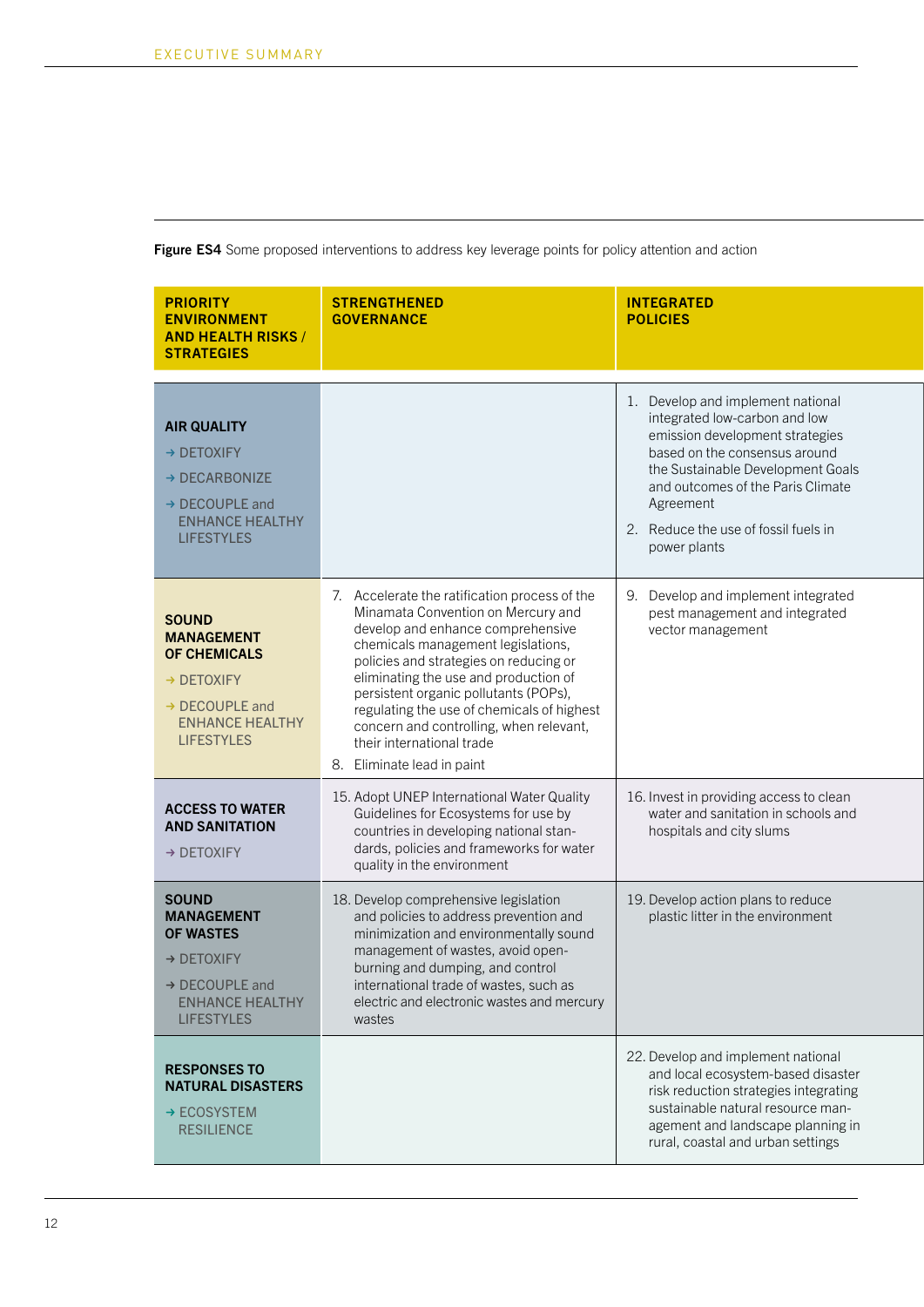| <b>COMMUNICATE</b><br><b>AND EDUCATE</b>                                                                                                                                                                                                                                                                                | <b>PARTNER</b>                                                                                                                                                                                                                                                                                                                  | <b>MEASURE</b><br><b>AND MONITOR</b>                                                                                                                     |
|-------------------------------------------------------------------------------------------------------------------------------------------------------------------------------------------------------------------------------------------------------------------------------------------------------------------------|---------------------------------------------------------------------------------------------------------------------------------------------------------------------------------------------------------------------------------------------------------------------------------------------------------------------------------|----------------------------------------------------------------------------------------------------------------------------------------------------------|
| 3. Promote citizen access to information<br>on air quality (and other) standards<br>and actual levels to contribute to the<br>establishment and enforcement of<br>ambient air quality standards,<br>based on WHO guidelines                                                                                             | 4. Expand access to clean and<br>affordable domestic cooking,<br>heating and lighting technologies<br>and fuels<br>5. Provide financial resources, invest<br>and improve city designs to pro-<br>mote public and active transporta-<br>tion, green space, sound waste<br>management, infrastructure and<br>sustainable building | 6. Establish and enforce<br>advanced vehicle<br>emissions and fuel<br>standards                                                                          |
| 10. Label and share information on<br>chemicals in products in a manner that<br>is adapted and understandable by users<br>and increase information sharing on<br>chemicals related exposure and risks.                                                                                                                  | 11. Promote ozone friendly<br>refrigeration and air conditioning<br>12. Accelerate efforts to eliminate<br>polychlorinated biphenyls (PCBs)<br>to meet Stockholm convention<br>obligations and deadlines<br>13. Implement safety measures for<br>workers who are in contact with<br>hazardous chemicals                         | 14. Identify pollution/<br>chemicals related<br>hotspots (e.g. chemical<br>stockpiles, polluted sites)<br>to decontaminate them<br>and minimize exposure |
|                                                                                                                                                                                                                                                                                                                         | 17. Recycle nitrogen and phosphorous<br>from waste water systems in cities,<br>agriculture and industries                                                                                                                                                                                                                       |                                                                                                                                                          |
| 20. Promote waste prevention and mini-<br>mization, including food waste, for<br>example through extended producer<br>responsibility; where waste is produced,<br>promote reuse and recycling into mate-<br>rial and energy sources (e.g; stimulate<br>industrial symbiosis, support recovery<br>and recycling schemes) | 21. Promote social inclusion of all<br>stakeholders in waste management<br>practices, including in the informal<br>sector, giving them opportunities<br>to formalize their operations and<br>employ practices that minimize<br>risks to human health and the<br>environment                                                     |                                                                                                                                                          |
| 23. Promote the use of traditional<br>knowledge, in particular the use of<br>medicinal plants                                                                                                                                                                                                                           | 24. Restore degraded ecosystems                                                                                                                                                                                                                                                                                                 | 25. Strengthen the linkages<br>between local and sub-<br>national early warning,<br>preparedness and<br>response mechanisms                              |